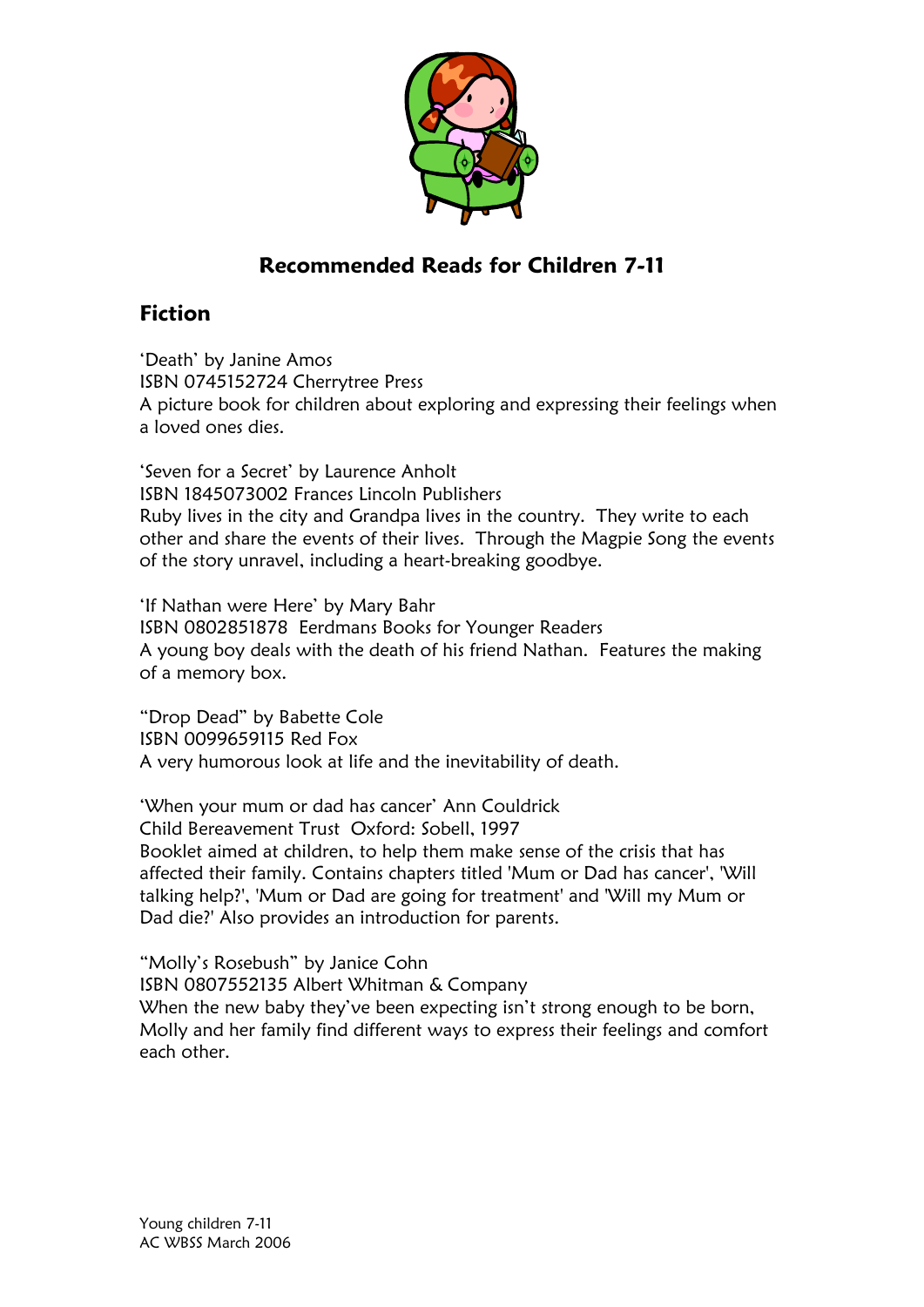

## Fiction continued

'Always and Forever' by Alan Durant ISBN 0552548774 Corgi Children's Picture book. When Fox dies, his animal 'family' are distraught and wonder how they will ever cope without him. They begin in time to understand that Fox remains with them in their many memories.

'I'll See You in My Dreams' by Mavis Jukes ISBN 037581518x Alfred A. Knopf Books The story of a young girls' goodbye to a beloved uncle.

'Goodbye Mog' by Judith Kerr ISBN 0007149697 Picture Lions Mog was tired. Mog thought, "I want to sleep forever". And so she did. Aftrer Mog the cat dies, the Thomas family wonder how they will ever cope without her. A story about the death of a well-loved family pet for young children.

'Sammy's Mommy has Cancer' by Sherry Kohlenberg ISBN 094535455X Magination Press When Sherry Kohlenberg was diagnosed with cancer, she wrote this book to help her son understand what was happening to her.

'Remembering mum' Ginny Perkins ISBN 0713633816 A and C Black A book for young children helping children to cope with the loss of a parent.

'Sad Book' by Michael Rosen ISBN 0744598982 Walker Books We all have sad days, especially when we think about people we love who have died. In this book, Michael Rosen thinks about the sadness of grief, how it affects him and how he tries to cope with it.

'My Many Coloured Days' by Dr. Seuss ISBN 0099266598 Random House Some days are yellow, some days are blue. On different days, I am different too. Explores our many different emotions.